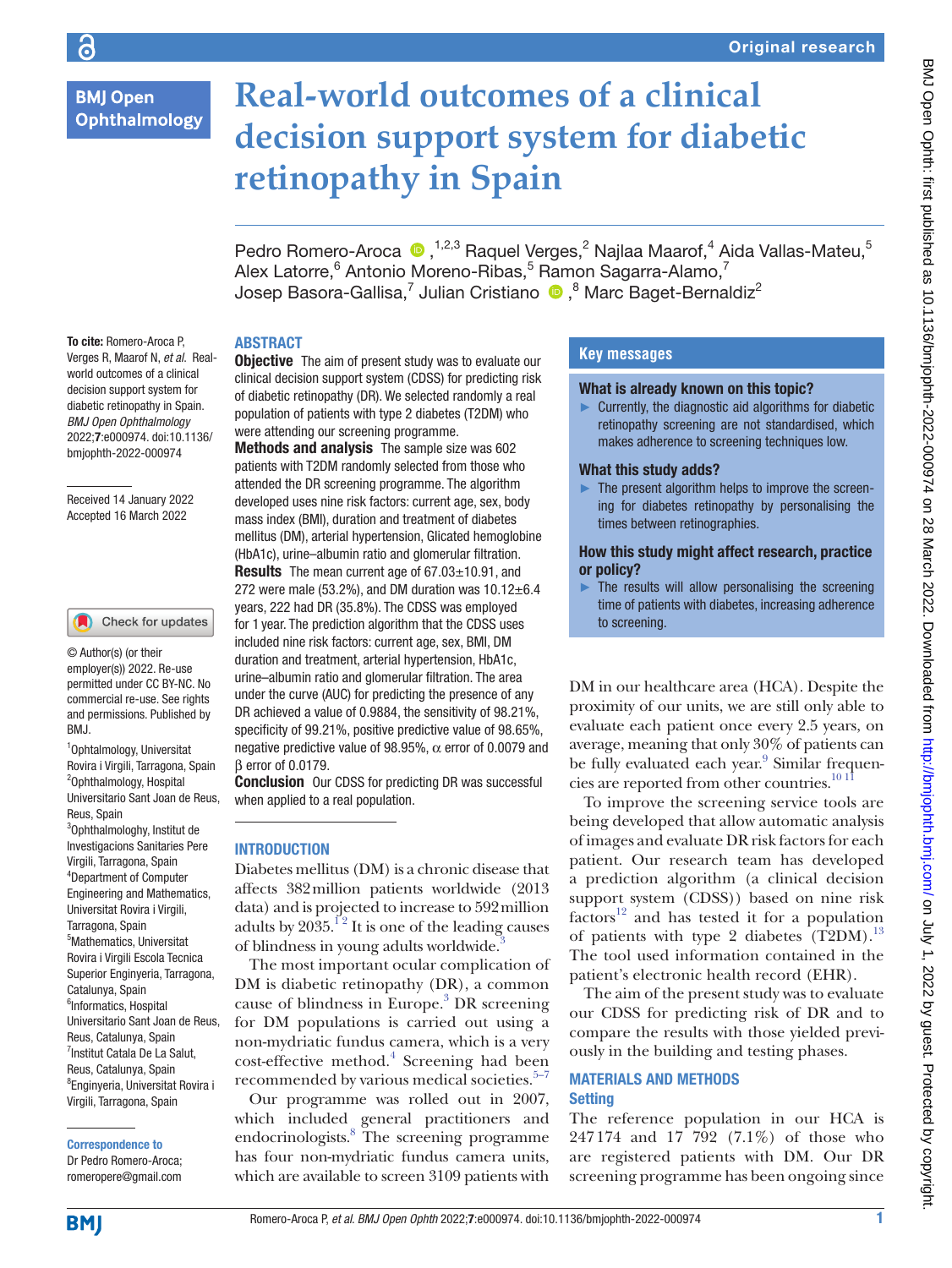1 January 2007 for patients with T2DM and is described more completely elsewhere.<sup>89</sup>

#### **Design**

A prospective, population-based study conducted between 1 October 2020 and 30 September 2021 recruited 602 patients with T2DM randomly from around 6000 patients that we screen annually.<sup>[9](#page-5-5)</sup>

## Power of the study

According to our epidemiologist, we needed 325 patients with T2DM to achieve the detection of a ±3% increase in risk and 95% accuracy.

#### Method

Our CDSS for DR was originally built from a sample of patients with T2DM taken from an overall DM population of our HCA. Briefly, the construction of the algorithm was based on a statistical analysis system that uses decision trees, which requires two basic parameters: the number of trees in the forest and the number of attributes at each node. To determine the number of trees and the number of nodes, sensitivity (S) and specificity (SP) analyses were carried out, together with concordance with the prediction of DR.[12](#page-5-7) Following these analyses, it was determined that 200 trees were required with three attributes (or risk factors) at each node. After applying the statistical analyses through decision trees and applying fuzzy rules, the following were considered the most significant nine variables: current age, sex, body mass index (BMI), DM duration and treatment, arterial hypertension, HbA1c in per cent, microalbuminuria and glomerular filtration rate determined by the CKD-EPI formula. The testing yielded an area under the curve (AUC) of 0.826, with an S of 84%, SP of 88.5%, positive predictive value (PPV) of 63.8% and negative predictive value (NPV) of 95.8% for patients with DM.<sup>[13](#page-5-8)</sup>

Screening for DR is carried out by taking one initial 45° field retinograph, centred on the fovea. If DR is suspected, three more retinographs of 45° are taken, one field centred on the macula, another on the optic disc and a third on the superior temporal to the macula. This third field corresponds with Joslin Vision Network field NM-2, providing a more peripheral image of the retina.<sup>[14](#page-5-9)</sup>

In the present study, DR is classified thus as: (1) no DR; (2) very mild DR defined as microaneurysms only or level ETDRS 20; (3) moderate DR defined as more than just microaneurysms but less than severe DR or ETDRS levels 31–47 and (4) severe DR defined as any of the following: extensive intraretinal haemorrhage in each of four quadrants (>20) and/or definite venous beading in 2+ quadrants and/or prominent IRMA in 1+ quadrant or proliferative DR ETDRS levels 53–85[.15](#page-5-10)

## **Technique**

The CDSS was used by two primary care general practitioners, an ophthalmologist and an endocrinologist, none of them having had any relationship with the

original construction of the model. They were limited to checking whether the application of the algorithm was consistent with the results obtained from the patients retinographs and whether the data included in the algorithm were correct and corresponded with the observed results of the risk of developing DR.

The medical and laboratory results were extracted from the EHR of each patient, always considering the last value recorded. The non-analytical data were taken from the report by the doctor who physically examined the patient.

## Inclusion criteria

Patients with T2DM.

#### Exclusion criteria

Patients with other specific types of diabetes or with gestational DM.

#### Statistical methods

Data evaluation and analysis was made using SPSS V.22.0 statistical software at a significance of p<0.05. The frequencies and percentages corresponding to the qualitative variables were calculated. Quantitative variables were expressed as arithmetic mean±SD (in symmetric distributions) or as median and interquartile range (in skewed distributions). Qualitative variables were compared using the  $\chi^2$  test. In normal distributions, continuous quantitative variables were compared using parametric tests, the Student's t-test was used in the case of group-to-group variables or the ANOVA analysis if there were more than two groups. The receiver operating characteristic (ROC) analysis determined the variables that best fitted the model prediction. Finally, the analysis of the variables depending on DM duration was carried out using the Cox survival analysis.

We measured the screening performance of the study using a confusion matrix/contingency. Given a classified data set, there were four basic combinations of actual and assigned: correct positive assignments, or true positives (TP), correct negative assignments, or true negatives, incorrect positive assignments, or false positives, and incorrect negative assignments, or false negatives (FN).

The statistical evaluation of the data set included: S, SP, PPV or precision, NPV, positive false discovery rate or type 1 error  $(\alpha)$ , negative false discovery rate or type 2 error (β) and the AUC or diagnostic effectiveness expressed as a proportion of correctly classified subjects.

## RESULTS

#### Demographic variables of sample size

From 1 October 2020 to 31 September 2021, a total of 602 patients with T2DM were recruited randomly from 5783 screened at the non-mydriatic fundus camera units. [Table](#page-2-0) 1 shows the characteristics of the patient sample. The most important values were current age (67.03±10.91 years), DM duration (10.12±6.41 years) and the HbA1c value (7.49%±2.48%).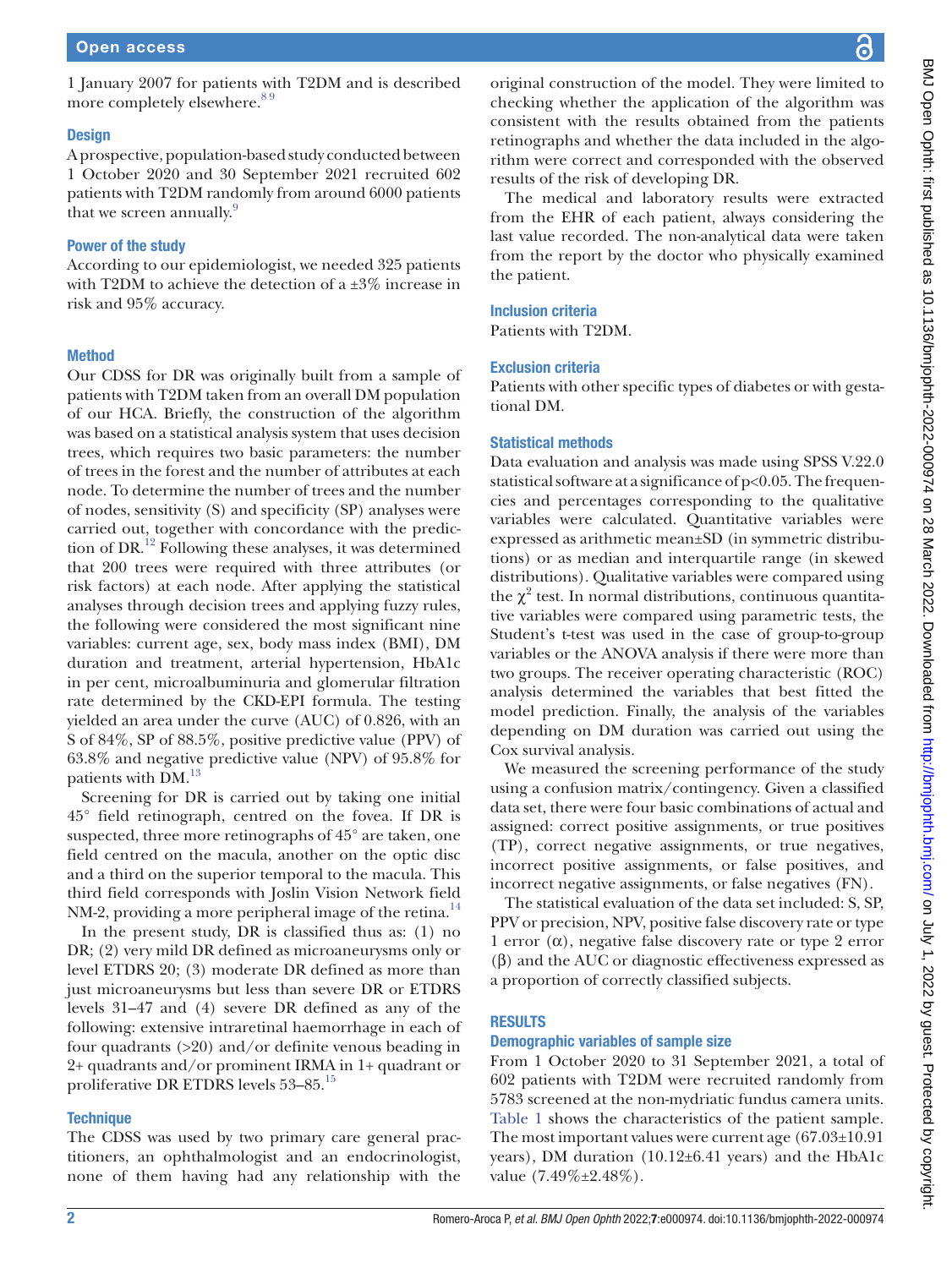|  |  | <b>Open access</b> |  |  |  |
|--|--|--------------------|--|--|--|
|  |  |                    |  |  |  |

<span id="page-2-0"></span>

| Descriptive values of the sample<br><b>Table 1</b>                                                                                                                                                                                                                                         | population. The di                                                                                                         |                                                                                                                                    |  |  |
|--------------------------------------------------------------------------------------------------------------------------------------------------------------------------------------------------------------------------------------------------------------------------------------------|----------------------------------------------------------------------------------------------------------------------------|------------------------------------------------------------------------------------------------------------------------------------|--|--|
| Variable                                                                                                                                                                                                                                                                                   | scores of the CDSS<br>tions are much mo                                                                                    |                                                                                                                                    |  |  |
| Mean of current age                                                                                                                                                                                                                                                                        | model, especially i                                                                                                        |                                                                                                                                    |  |  |
| Sex male                                                                                                                                                                                                                                                                                   | 330/602 (54.81%)                                                                                                           | algorithm, which                                                                                                                   |  |  |
| <b>DM</b> duration                                                                                                                                                                                                                                                                         | 10.12 $\pm$ 6.41 years                                                                                                     | 98.21% and 98.65%                                                                                                                  |  |  |
| Arterial hypertension                                                                                                                                                                                                                                                                      | 116/602 (19.26%)                                                                                                           | Also, the alpha                                                                                                                    |  |  |
| Body mass index                                                                                                                                                                                                                                                                            | 28.31±5.879                                                                                                                | dropped from 0.1<br>respectively. Likew                                                                                            |  |  |
| DM treatment                                                                                                                                                                                                                                                                               | 46 (7.4%)                                                                                                                  | from 0.876 to 0.98                                                                                                                 |  |  |
| <b>Diet</b>                                                                                                                                                                                                                                                                                | 445 (73.9&)                                                                                                                |                                                                                                                                    |  |  |
| Oral antidiabetic insulin                                                                                                                                                                                                                                                                  | 111 (17.9%)                                                                                                                | <b>Follow-up prediction</b>                                                                                                        |  |  |
| Mean of HbA1c                                                                                                                                                                                                                                                                              | 7.49%±2.48%                                                                                                                | The CDSS that we                                                                                                                   |  |  |
| eGFR                                                                                                                                                                                                                                                                                       | carry out screening<br>TP by the system a                                                                                  |                                                                                                                                    |  |  |
| <b>UACR</b>                                                                                                                                                                                                                                                                                | 1. Screening at 6 n                                                                                                        |                                                                                                                                    |  |  |
| Values are presented as number or mean±SD and range. We also<br>describe the incidence of diabetic retinopathy and its different<br>types.<br>DM, diabetes mellitus; eGFR, estimated glomerular filtration rate;<br>HbA1c, glicated hemoglobine; UACR, urine albumine creatinine<br>ratio. | the algorithm.<br>2. Screening at 12<br>3. Screening at 18<br>4. Screening at 24<br>5. Screening at 36<br>Of the 380 who d |                                                                                                                                    |  |  |
| <b>Prevalence of DR</b><br>A total of 222 patients with T2DM (36.87%) had some<br>form of DR. Mild DR was present in 111 patients<br>$(18.43\%)$ , moderate DR in 72 patients $(11.96\%)$ , severe<br>DR in 36 patients $(5.8\%)$ and proliferative DR in 3<br>patients $(0.5\%)$ .        |                                                                                                                            | 211 patients (55.5)<br>later and 169 patie<br>than 1 year later.<br><b>DISCUSSION</b><br>A specific vascular<br>strongly linked to |  |  |

#### Statistical study of risk variables

[Table](#page-3-0) 2 gives the risk factor values in the univariable analysis. DM duration and DM treatment, presence of arterial hypertension, BMI, HbA1c and UACR values were significant factors, but not age  $(p=0.077)$ , sex  $(p=0.396)$  and estimated glomerular filtration rate (eGFR) (p=0.154).

#### The multivariable statistical analysis

[Figure](#page-3-1) 1 shows the ROC curve analysis of variables and the positive predictive variables for DR: sex, HbA1c value, insulin DM treatment, urine–albumin ratio and arterial hypertension. eGFR is over the diagonal and current age with NPV (less age more DR risk, more age less DR risk) are under the diagonal.

[Table](#page-4-0) 3 shows Cox's proportional survival analysis. The introduction of different variables with DM duration as a time variable is significant in the univariate statistical study. Sex is not significant in the survival analysis.

#### Statistical analysis of confusion matrix/contingency

[Table](#page-4-1) 4 gives the results of the matrix confusion analysis for predicting any form of DR. SP and S have high values, 99.21% and 98.21%, respectively, with a good AUC of 0.9884, and a minimal alpha and beta error, with values of 0.0179 and 0.0079, respectively. All FN are patients with mild DR, with less than four microaneurysms.

[Table](#page-4-1) 4 also shows the differences between the previous testing phase results and the present study results after applying the algorithm to a real non-selected DM

ifferences show an improvement in the S for the diagnosis of DR. The predicore effective than in the original testing in S and the PPV, or precision, of the increased from  $84\%$  and  $63.8\%$  to %, respectively.

(type 1) and beta (type 2) errors 15 to  $0.0079$  and from  $0.16$  to  $0.0179$ rise, the AUC of the system increased 8, an almost perfect score.

#### Follow-up prediction

have developed tells us that we must g as follows (the 218 cases with DR as re excluded):

- nonths: four cases with FN detected by
- months: 211 patients  $(35\%).$
- months: two cases  $(0.3\%)$ .
- months: 127 patients  $(21.06\%)$ .
- months:  $40 \text{ cases } (6.6\%).$

lid not have DR and had to be screened, 3%) were given a follow-up visit 1year ents  $(44.47\%)$  were scheduled for more

r complication of DM is DR, which is strongly linked to the duration of the disease and the level of glycaemic and arterial hypertension control. DR is the most common cause of new cases of blindness among adults aged 20–74 years in developed countries.

Screening with non-mydriatic cameras is effective in detecting it and many countries have developed extensive screening programmes. Various medical societies recommend an annual review of the fundus be carried out so that DR can be detected early in its evolution. Despite the involvement of general practitioners, endocrinologists and ophthalmologists, annual screening has proven to be very difficult to carry out. Currently, patients are screened on average every 2–3 years, not annually, it is important therefore to develop diagnostic systems that can support personalised screening regimes based on an individual's various clinical risk factors. To attempt to achieve this, we have developed a prediction algorithm that allows us to grade a patient's risk of developing DR and then recommend suitable screening intervals. Having successfully built and validated the algorithm using test populations, the objective of the present study was to carry out a pilot test on a real population of patients with T2DM.

Our results show that the CDSS for DR that we have developed<sup>12 13</sup> is effective when applied to a real population of patients with T2DM. The statistical analyses have yielded values higher than those obtained previously in the development, validation and testing phases, with an AUC value of 0.988. Compared with the testing values, S scores in the real population increased from 88.5% to 98.21% and the PPV from 63.8% to 98.65%. The results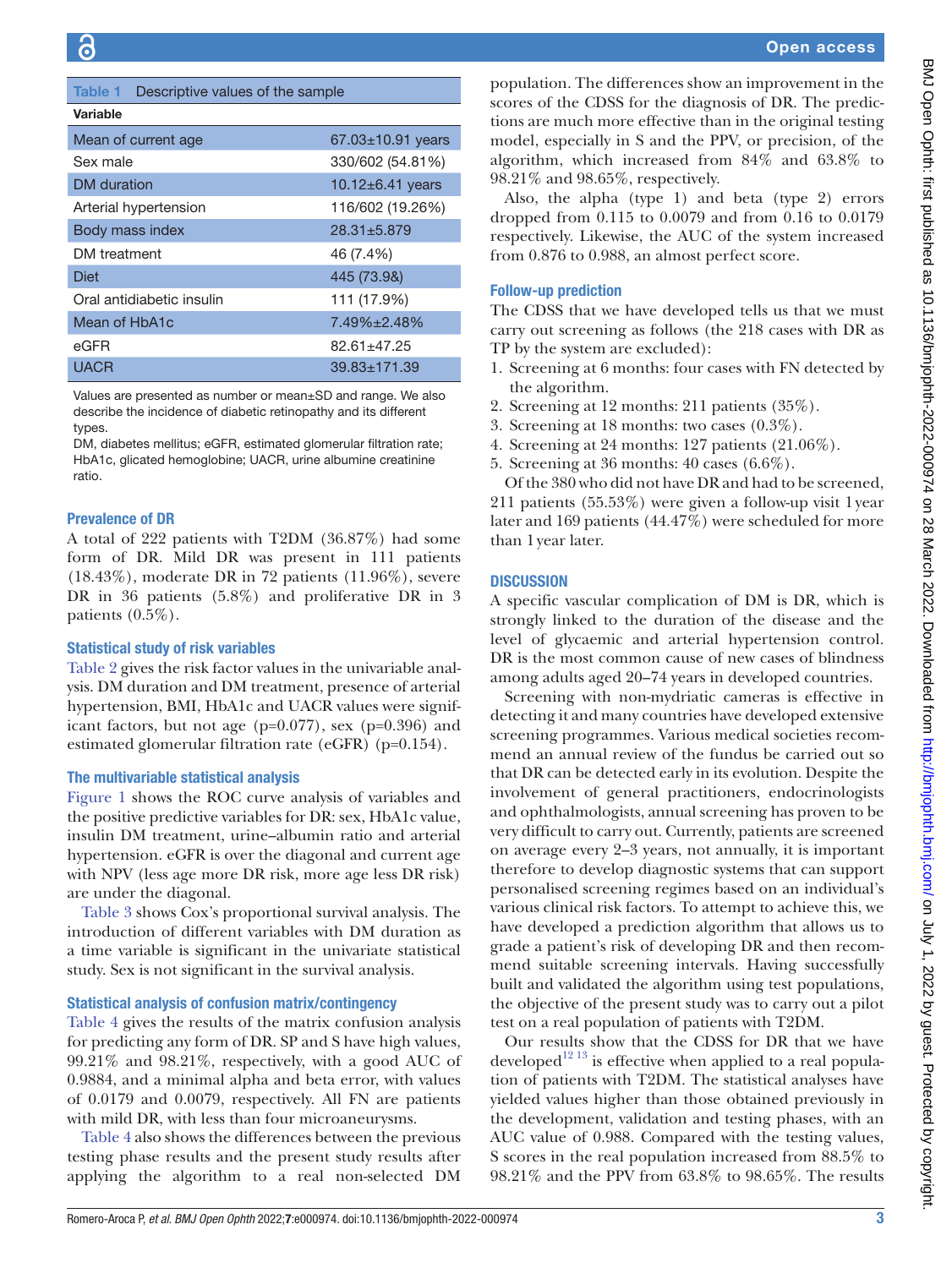<span id="page-3-0"></span>

| Table 2 Statistical analysis of risk variables in our sample |                  |                                                                                                                                        |  |  |  |
|--------------------------------------------------------------|------------------|----------------------------------------------------------------------------------------------------------------------------------------|--|--|--|
|                                                              | <b>Values</b>    | Two-tailed Student's t-test/ANOVA/ $\chi^2$                                                                                            |  |  |  |
| Age                                                          |                  |                                                                                                                                        |  |  |  |
| No DR                                                        | $68.3 \pm 10.48$ | p=0.077, F=3.14                                                                                                                        |  |  |  |
| <b>DR</b>                                                    | 64.87±11.31      |                                                                                                                                        |  |  |  |
| Women                                                        |                  |                                                                                                                                        |  |  |  |
| No DR                                                        | 177/380 (46.57%) | p=0.396, OR 1.1 (95% CI 0.89 to 1.36)                                                                                                  |  |  |  |
| <b>DR</b>                                                    | 95/222 (43.69%)  |                                                                                                                                        |  |  |  |
| Diabetes duration                                            |                  |                                                                                                                                        |  |  |  |
| No DR                                                        | $8.32 + 5.04$    | p<0.001, F=2.54                                                                                                                        |  |  |  |
| DR                                                           | 13.20±7.25       |                                                                                                                                        |  |  |  |
| Body mass index                                              |                  |                                                                                                                                        |  |  |  |
| No DR                                                        | $28.35 \pm 6.52$ | p=0.046 F=3.98                                                                                                                         |  |  |  |
| <b>DR</b>                                                    | 28.64±4.57       |                                                                                                                                        |  |  |  |
| HbA1c                                                        |                  |                                                                                                                                        |  |  |  |
| No DR                                                        | $6.86 \pm 2.72$  | p=0.011, F=6.52                                                                                                                        |  |  |  |
| DR                                                           | $8.54 \pm 1.46$  |                                                                                                                                        |  |  |  |
| <b>UACR</b>                                                  |                  |                                                                                                                                        |  |  |  |
| No DR                                                        | 10.46±64.33      | p<0.001, F=111.47                                                                                                                      |  |  |  |
| <b>DR</b>                                                    | 90.10±62.23      |                                                                                                                                        |  |  |  |
| eGFR                                                         |                  |                                                                                                                                        |  |  |  |
| No DR                                                        | 83.87±41.06      | p=0.154, F=2.03                                                                                                                        |  |  |  |
| <b>DR</b>                                                    | 80.45±56.33      |                                                                                                                                        |  |  |  |
| Arterial hypertension                                        |                  |                                                                                                                                        |  |  |  |
| No DR                                                        | 37/387 (9.56%)   | p<0.001, OR 2.21 (95% Cl 1.68 to 2.90)                                                                                                 |  |  |  |
| <b>DR</b>                                                    | 79/222 (35.58%)  |                                                                                                                                        |  |  |  |
| Insulin DM treatment                                         |                  |                                                                                                                                        |  |  |  |
| No DR                                                        | 6/380 (1.57%)    | p<0.001, OR 2.45 (95% Cl 1.79 to 2.97)                                                                                                 |  |  |  |
| DR                                                           | 105/222 (47.29%) |                                                                                                                                        |  |  |  |
|                                                              |                  | ANOVA analygia of variance: DM, dighotes mollitua: DD, dighotic retinenathy: oCED, estimated alemanyler filtration rate: E function of |  |  |  |

ANOVA, analysis of variance; DM, diabetes mellitus; DR, diabetic retinopathy; eGFR, estimated glomerular filtration rate; F, function of Snedecor; HbA1c, glicated hemoglobine; UACR, urine albumine creatinine ratio.



<span id="page-3-1"></span>Figure 1 ROC curve analysis. BMI, body mass index; DM, diabetes mellitus; eGF, estimated glomerular filtration; ROC, receiver operating characteristic; UACR, urine albumine creatinine ratio.

allowed us to personalise screening. Thus, of the 380 who did not have DR and had to be screened, 211 patients (55.53%) were given a follow-up visit 1year later and 169 patients (44.47%) were scheduled for more than 1year later.

There are currently three other prediction CDSS being developed and pilot studies have been published. The original concept was put forward in Iceland by Aspelund *et al*, [16](#page-5-11) in 2011, which is the most extensive CDSS designed to determine DR risk. It recommends scheduling screening based on the type and duration of DM, HbA1c and systolic blood pressure. Another CDSS, developed by Scanlon *et al* in Gloucester, UK,<sup>[17](#page-5-12)</sup> use the current age of the patient, levels of HbA1c and total serum cholesterol as variables.

Aspelund *et al*'s model has been tested on different populations from Spain, $^{18}$  the Netherlands<sup>19</sup> and the UK, $^{20}$  with AUC values varying from 0.7429 to 0.8030 for mixed populations of T1DM and T2DM and 0.8330 for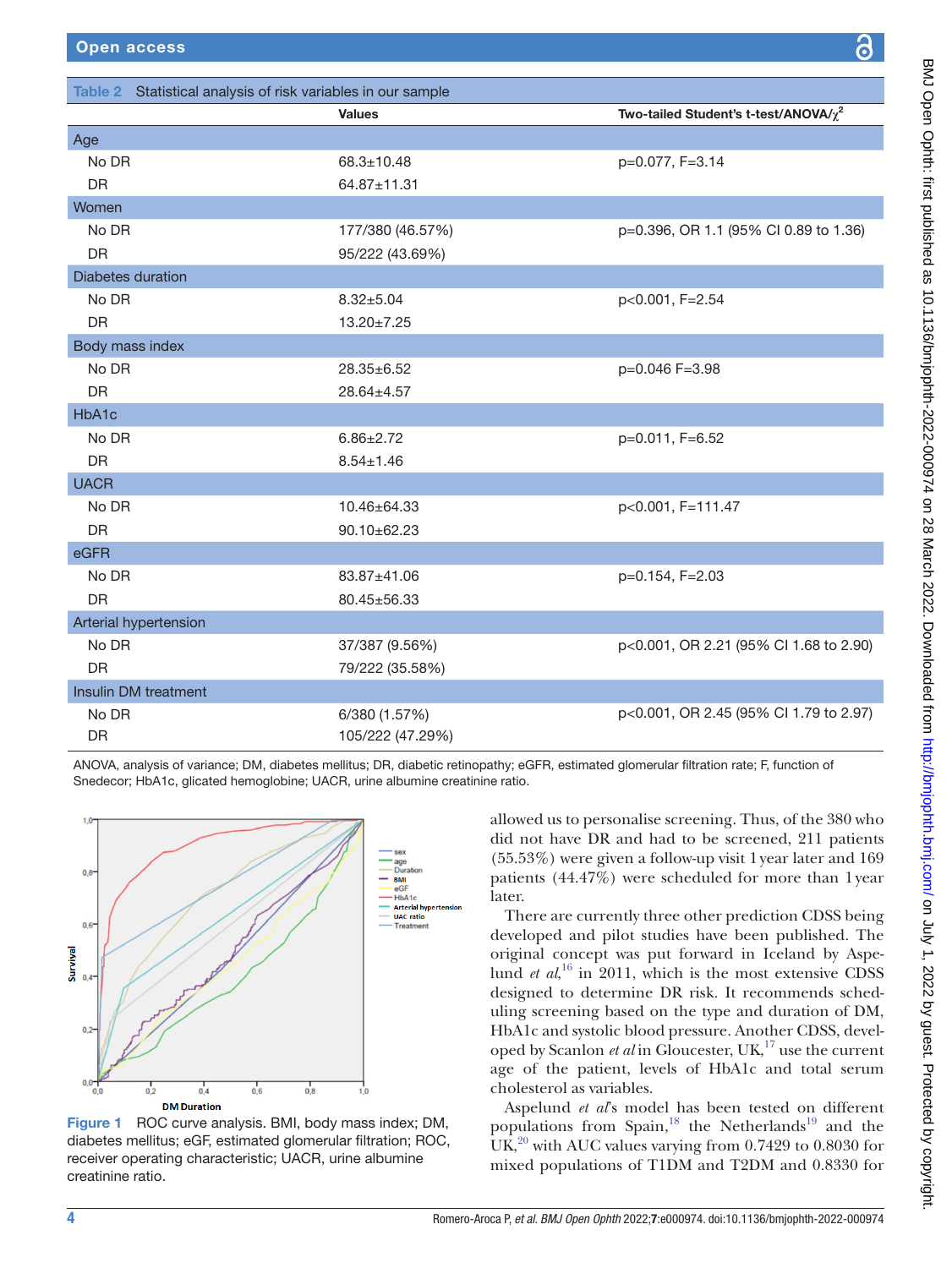<span id="page-4-0"></span>

| Results of Cox's survival analysis<br>Table 3 |                       |          |        |       |        |                 |                 |
|-----------------------------------------------|-----------------------|----------|--------|-------|--------|-----------------|-----------------|
|                                               |                       |          |        |       |        | 95,0% IC.       | 95,0% IC.       |
|                                               |                       | В        | Wald   | Sig.  | Exp(B) | <b>Inferior</b> | <b>Superior</b> |
| <b>Sex</b>                                    |                       | 0.144    | 1.021  | 0.312 | 1.154  | 0.874           | 1.525           |
| Age                                           |                       | $-0.030$ | 22.468 | 0.000 | 0.971  | 0.959           | 0.983           |
| <b>BMI</b>                                    |                       | 0.000    | 12.704 | 0.030 | 1.343  | 1.000           | 1.706           |
| eGFR                                          |                       | 0.000    | 9.289  | 0.042 | 1.121  | 1.030           | 1.990           |
| HbA <sub>1</sub> c                            |                       | 0.000    | 41.132 | 0.000 | 3.970  | 1.998           | 5.001           |
|                                               | Arterial hypertension | 0.002    | 33.784 | 0.000 | 2.432  | 1.802           | 3.283           |
| <b>UACR</b>                                   |                       | 0.000    | 10.547 | 0.031 | 1.351  | 1.000           | 1.778           |
| DM treatment                                  |                       | 0.019    | 0.016  | 0.000 | 3.019  | 1.761           | 4.363           |

BMI, body mass index; DM, diabetes mellitus; eGFR, estimated glomerular filtration rate; HbA1c, glicated hemoglonine; UACR, urine albumine creatinine ratio.

T2DM only. For accuracy, all of those values are lower than our AUC of 0.9884.

The two models by Aspelund *et al* and Scanlon *et al* were further tested in Ireland in pilot study by Smith *et al*, [21](#page-6-0) with a sample of 2929 patients. Smith reported that both were acceptable predictors of sight-threatening DR (STDR), with an AUC of 0.74 for the Aspelund *et al*'s model and 0.77 for the Scanlon *et al*'s model, both values again being lower than the present study. It is important to note, however, that those two models only predict the risk of STDR, no other grades of DR as our model does. Prediction of risk of lower grades of DR would present an opportunity to slow down the evolution of DR and perhaps even prevent it with strict control of glycaemia and blood pressure.

Another CDSS, developed by Broadbent *et al*, [22 23](#page-6-1) also known as the Liverpool Risk Calculation Engine (LRCE), is based on the grade of DR, DM duration, HbA1c and

cholesterol levels, the value of systolic blood pressure, sex and age at DM diagnosis. The statistical analysis reported an AUC of 0.88 at 6months to 0.91 at 24 months. S values varied from 0.61 at 6months to 0.82 at 24 months, and theSP varied from 0.93 at 6months to 0.81 at 24 months. As in the two previously mentioned models, LRCE does not detect the risk of developing incipient forms of DR, only the risk of STDR. In summary, we can affirm that the results yielded from the present study allow us to personalise screening schedules ranging from 6 months, in the case of significant risk, to 36 months for those at low risk. We have adjusted our CDSS to include what we consider the most significant risk factor in the development of DR, DM duration. Thus, in the case of patients with a DM duration of up to 10 years, if the predicted risk is low, we recommend the next screening at 36 months; with a longer DM duration of 10–15 years, the recommendation is 24 months and for durations of more than 15 years,

<span id="page-4-1"></span>Table 4 Statistical confusion matrix of algorithm in our sample size and differences between the current study results and the previous algorithm results

| Study of any diabetic retinopathy |                        |                                               |                                               |                |                                |  |  |
|-----------------------------------|------------------------|-----------------------------------------------|-----------------------------------------------|----------------|--------------------------------|--|--|
| <b>TP</b>                         | <b>FP</b>              | <b>TN</b>                                     | <b>FN</b>                                     | Error $\alpha$ | Area under the curve (AUC)     |  |  |
| 219                               | 3                      | 376                                           | $\overline{4}$                                | 0.0079         | 0.9884                         |  |  |
| <b>Specificity (SP)</b>           | <b>Sensitivity (S)</b> | <b>Positive</b><br>predictive<br>values (PPV) | <b>Negative</b><br>predictive<br>values (NPV) | Error $\beta$  |                                |  |  |
| 99.21%                            | 98.21%                 | 98.65%                                        | 98.95%                                        | 0.0179         |                                |  |  |
|                                   |                        | <b>Current study results</b>                  |                                               |                | <b>Original algorithm</b>      |  |  |
| S                                 |                        | 98.21% (95% CI, 96.24 to 99.99)               |                                               |                | 84% (95% CI, 83.46 to 84.49)   |  |  |
| <b>SP</b>                         |                        | 99.21% (95% CI, 97.70 to 99.99)               |                                               |                | 88.5% (95% CI, 88.29 to 88.72) |  |  |
| <b>PPV</b>                        |                        | 98.65% (95% CI, 96.24 to 99.98)               |                                               |                | 63.8% (95% CI, 63.18 to 64.35) |  |  |
| <b>NPV</b>                        |                        | 98.95% (95% CI, 83.46 to 84.49)               |                                               |                | 95.8% (95% CI, 95.68 to 95.96) |  |  |
| Error $\alpha$                    |                        | 0.0079                                        |                                               |                | 0.115                          |  |  |
| Error $\beta$                     |                        | $0 - 0179$                                    |                                               |                | 0.16                           |  |  |
| <b>AUC</b>                        |                        | 0.988 (95% CI, 0.978 to 0.99)                 |                                               |                | 0.876 (95% CI, 0.858 to 0.886) |  |  |

FN, false negatives; FP, false positives; TN, true negatives; TP, true positives.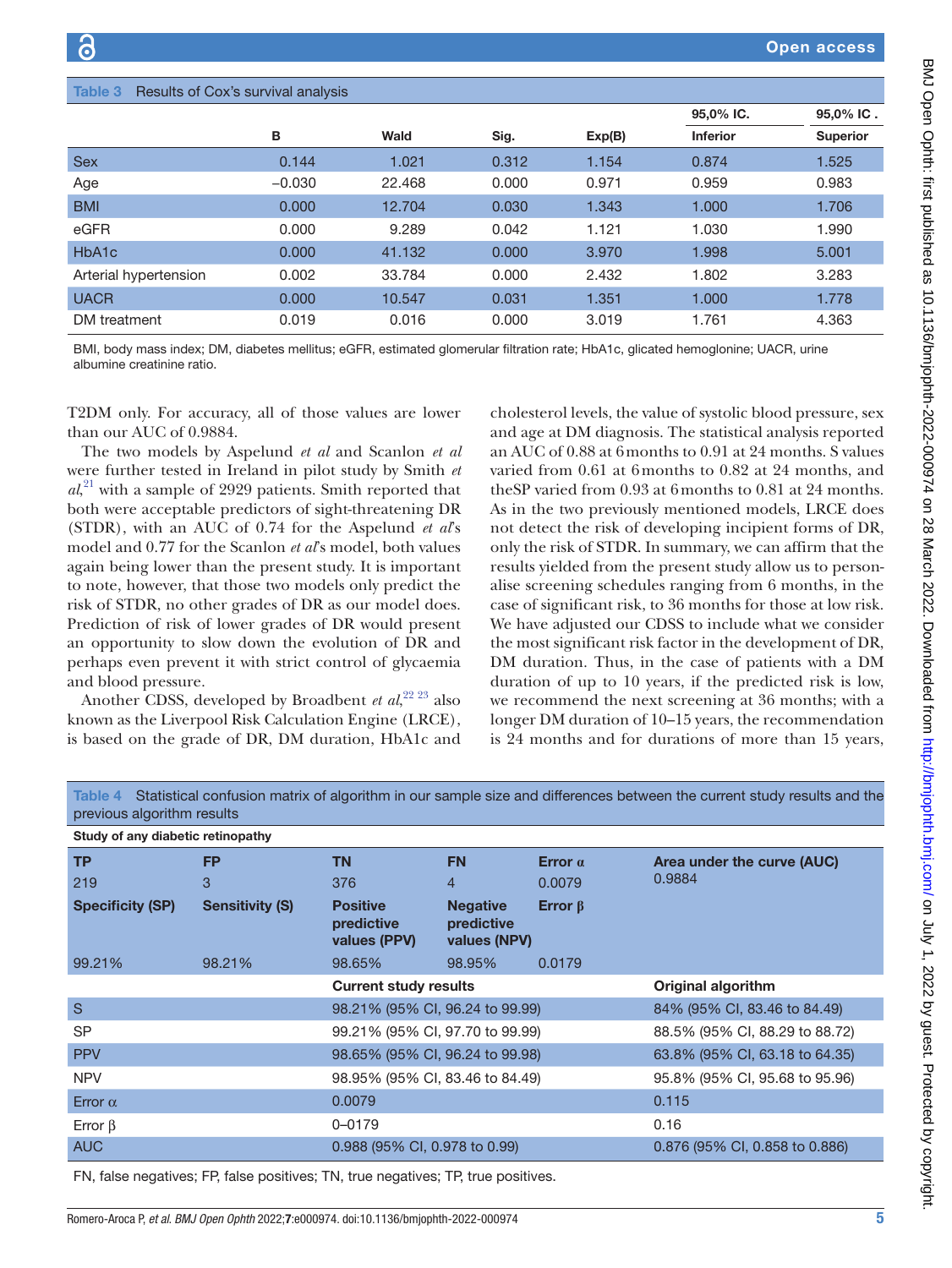screening control must be annual. This will allow us to reduce the number of patients who attend DR screening centres and reduce waiting lists. Screening intervals in the present study have reduced by 44.47%, like other studies, such as the Smith *et al's* pilot study, <sup>21</sup> who report a 40% reduction in frequency achievable using Aspelund *et al*'s model.

Regarding the cost effectiveness of personalised screening, many studies have been published. $2425$  As screening can be extended to two or 3years, the cost burden would reduce accordingly. We can affirm that with the use of risk algorithms, we can modify the screening programmes in such a way that they include their use and in this way the screening interval can be safely extended; without having to use the subjective method of stating that if patients have good control, screening can be extended to two or 3years, as stated in some previous publications[.26–28](#page-6-3)

A limitation of the present study is that it has been carried out on a sample of only 602 patients, therefore, although being representative of our population, errors might occur as the system is applied to a greater number of patients. Another limitation is that the system has been developed with patients of exclusively Caucasian origin, so results should not necessarily be extrapolated to other populations.

In conclusion, the clinical diagnosis support system for DR that our team has developed has proven to be efficient for a random sample of patients with DM; however, it needs to be tested for other populations.

## Patient and public involvement

No patients were involved in the design of our study.

Acknowledgements The authors thank all general practitioners and endocrinologists in their area who have helped them to implement the new screening system using the non-mydriatic fundus cameras and their camera technicians for their diligent work and interest in the diabetes screening. The authors thank Up2smart for its image analysis support. The authors thank all the patients as participants in the present study. The authors also thank Mr Phil Hoddy for his language assistance and for editing and correcting the English text.

Contributors PR-A, RV, AV-M and MB-B conceived the project. PR-A, RV, NM, AV-M, AL, AM-R and JC contributed to study design and methodological aspects of the study, including statistical analysis plan. NM, AV-M, AL and AM-R conceived the software. PR-A, RV, RS-A, JB-G and MB-B provided data for the study. PR-A, RV, NM, AV-M and AM-R undertook the statistical analysis. PR-A, RV, AV-M, RS-A, JB-G and MB-B drafted the manuscript, with input from AL and NM. PR-A is the responsible for the overall content as the guarantor.

Funding This research was funded by Instituto de Salud Carlos III SPAIN, grant number: FIS project PI18/00169, and the European Regional Development fund (FEDER), European Union.

Competing interests None declared.

Patient consent for publication Not applicable.

Ethics approval The study was conducted according to the guidelines of the Declaration of Helsinki and was approved by an ethics committee (Comite Etico de Investigaciones con medicamentos del Insttut d'Investigacions Sanitaries Pere Virgili (CEIM/IISPV) (approval no. CEIM 028/2018)).

Provenance and peer review Not commissioned; externally peer reviewed.

Data availability statement Data are available upon reasonable request.

Open access This is an open access article distributed in accordance with the Creative Commons Attribution Non Commercial (CC BY-NC 4.0) license, which

permits others to distribute, remix, adapt, build upon this work non-commercially, and license their derivative works on different terms, provided the original work is properly cited, appropriate credit is given, any changes made indicated, and the use is non-commercial. See:<http://creativecommons.org/licenses/by-nc/4.0/>.

#### ORCID iDs

Pedro Romero-Aroca<http://orcid.org/0000-0002-7061-8987> Julian Cristiano<http://orcid.org/0000-0001-6317-6538>

#### **REFERENCES**

- <span id="page-5-0"></span>1 International Diabetes federation. *IDF diabetes atlas*. 10TH Edition. Brussels. Belgium, 2021. [https://diabetesatlas.org/atlas/tenth](https://diabetesatlas.org/atlas/tenth-edition/)[edition/](https://diabetesatlas.org/atlas/tenth-edition/)
- 2 Shaw JE, Sicree RA, Zimmet PZ. Global estimates of the prevalence of diabetes for 2010 and 2030. *[Diabetes Res Clin Pract](http://dx.doi.org/10.1016/j.diabres.2009.10.007)* 2010;87:4–14.
- <span id="page-5-1"></span>3 GBD 2019 Blindness and Vision Impairment Collaborators, Vision Loss Expert Group of the Global Burden of Disease Study. Causes of blindness and vision impairment in 2020 and trends over 30 years, and prevalence of avoidable blindness in relation to vision 2020: the right to sight: an analysis for the global burden of disease study. *[Lancet Glob Health](http://dx.doi.org/10.1016/S2214-109X(20)30489-7)* 2021;9:e144–60.
- <span id="page-5-2"></span>Jones S, Edwards RT, Edwards JS. Diabetic retinopathy screening: a systematic review of the economic evidence. *[Diabet Med](http://dx.doi.org/10.1111/j.1464-5491.2009.02870.x)* 2010;27:249–56.
- <span id="page-5-3"></span>5 American Diabetes Association Professional Practice Committee, American Diabetes Association Professional Practice Committee:, Draznin B, *et al*. 12. retinopathy, neuropathy, and foot care: standards of medical care in Diabetes-2022. *[Diabetes Care](http://dx.doi.org/10.2337/dc22-S012)* 2022;45:S185–94.
- 6 Ghanchi F, Diabetic Retinopathy Guidelines Working Group. The Royal College of ophthalmologists' clinical guidelines for diabetic retinopathy: a summary. *[Eye](http://dx.doi.org/10.1038/eye.2012.287)* 2013;27:285–7.
- 7 Wong TY, Sun J, Kawasaki R, *et al*. Guidelines on diabetic eye care: the International Council of ophthalmology recommendations for screening, follow-up, referral, and treatment based on resource settings. *[Ophthalmology](http://dx.doi.org/10.1016/j.ophtha.2018.04.007)* 2018;125:1608–22.
- <span id="page-5-4"></span>8 Romero P, Sagarra R, Ferrer J, *et al*. The incorporation of family physicians in the assessment of diabetic retinopathy by nonmydriatic fundus camera. *[Diabetes Res Clin Pract](http://dx.doi.org/10.1016/j.diabres.2010.02.001)* 2010;88:184–8.
- <span id="page-5-5"></span>9 Romero-Aroca P, de la Riva-Fernandez S, Valls-Mateu A, *et al*. Changes observed in diabetic retinopathy: eight-year follow-up of a Spanish population. *[Br J Ophthalmol](http://dx.doi.org/10.1136/bjophthalmol-2015-307689)* 2016;100:1366–71.
- <span id="page-5-6"></span>10 Scanlon PH, Stratton IM, Leese GP, *et al*. Screening attendance, age group and diabetic retinopathy level at first screen. *[Diabet Med](http://dx.doi.org/10.1111/dme.12957)* 2016;33:904–11.
- 11 Prothero L, Lorencatto F, Cartwright M, *et al*. Perceived barriers and enablers to the provision of diabetic retinopathy screening for young adults: a cross-sectional survey of healthcare professionals working in the UK national diabetic eye screening programme. *[BMJ Open](http://dx.doi.org/10.1136/bmjdrc-2021-002436)  [Diabetes Res Care](http://dx.doi.org/10.1136/bmjdrc-2021-002436)* 2021;9:e002436.
- <span id="page-5-7"></span>12 Saleh E, Błaszczyński J, Moreno A, *et al*. Learning ensemble classifiers for diabetic retinopathy assessment. *[Artif Intell Med](http://dx.doi.org/10.1016/j.artmed.2017.09.006)* 2018;85:50–63.
- <span id="page-5-8"></span>13 Romero-Aroca P, Verges-Pujol R, Santos-Blanco E, *et al*. Validation of a diagnostic support system for diabetic retinopathy based on clinical parameters. *[Transl Vis Sci Technol](http://dx.doi.org/10.1167/tvst.10.3.17)* 2021;10:17.
- <span id="page-5-9"></span>14 Lee JC, Nguyen L, Hynan LS, *et al*. Comparison of 1-field, 2-fields, and 3-fields fundus photography for detection and grading of diabetic retinopathy. *[J Diabetes Complications](http://dx.doi.org/10.1016/j.jdiacomp.2019.107441)* 2019;33:107441.
- <span id="page-5-10"></span>15 Wilkinson CP, Ferris FL, Klein RE, *et al*. Proposed International clinical diabetic retinopathy and diabetic macular edema disease severity scales. *[Ophthalmology](http://dx.doi.org/10.1016/S0161-6420(03)00475-5)* 2003;110:1677–82.
- <span id="page-5-11"></span>16 Aspelund T, Thornórisdóttir O, Olafsdottir E, *et al*. Individual risk assessment and information technology to optimise screening frequency for diabetic retinopathy. *[Diabetologia](http://dx.doi.org/10.1007/s00125-011-2257-7)* 2011;54:2525–32.
- <span id="page-5-12"></span>17 Scanlon PH, Aldington SJ, Leal J, *et al*. Development of a costeffectiveness model for optimisation of the screening interval in diabetic retinopathy screening. *[Health Technol Assess](http://dx.doi.org/10.3310/hta19740)* 2015;19:1–116.
- <span id="page-5-13"></span>18 Soto-Pedre E, Pinies JA, Hernaez-Ortega MC. External validation of a risk assessment model to adjust the frequency of eye-screening visits in patients with diabetes mellitus. *[J Diabetes Complications](http://dx.doi.org/10.1016/j.jdiacomp.2014.12.020)* 2015;29:508–11.
- <span id="page-5-14"></span>19 van der Heijden AAWA, Walraven I, van 't Riet E, *et al*. Validation of a model to estimate personalised screening frequency to monitor diabetic retinopathy. *[Diabetologia](http://dx.doi.org/10.1007/s00125-014-3246-4)* 2014;57:1332–8.
- <span id="page-5-15"></span>20 Lund SH, Aspelund T, Kirby P, *et al*. Individualised risk assessment for diabetic retinopathy and optimisation of screening intervals: a

႙